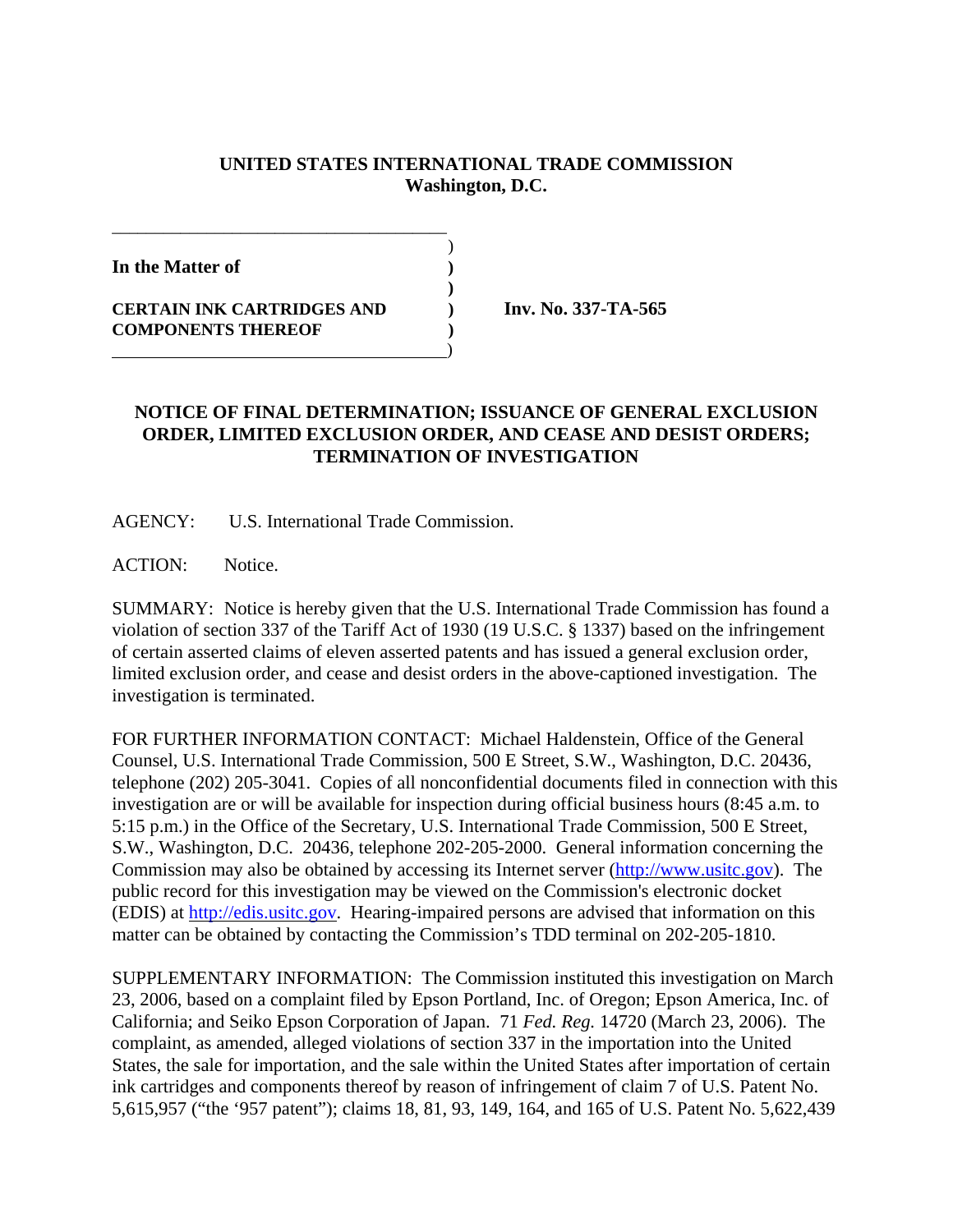("the '439 patent"); claims 83 and 84 of U.S. Patent No. 5,158,377 ("the '377 patent"); claims 19 and 20 of U.S. Patent No. 5,221,148 ("the '148 patent"); claims 29, 31, 34, and 38 of U.S. Patent No. 5,156,472 ("the '472 patent"); claim 1 of U.S. Patent No. 5,488,401 ("the '401 patent"); claims 1-3 and 9 of U.S. Patent No. 6,502,917 ("the '917 patent"); claims 1, 31, and 34 of U.S. Patent No. 6,550,902 ("the '902 patent"); claims 1, 10, and 14 of U.S. Patent No. 6,955,422 ("the '422 patent"); claim 1 of U.S. Patent No. 7,008,053 ("the '053 patent"); and claims 21, 45, 53, and 54 of U.S. Patent No. 7,011,397 ("the '397 patent"). The complaint further alleged that an industry in the United States exists as required by subsection (a)(2) of section 337. The complainants requested that the Commission issue a general exclusion order and cease and desist orders. The Commission named as respondents twenty-four companies located in China, Germany, Hong Kong, Korea, and the United States. Several respondents have been found in default.

On March 30, 2007, the presiding ALJ issued a final ID in the investigation finding a violation of section 337 and recommending the issuance of a general exclusion order and cease and desist orders. Respondents and the IA filed petitions for review of the ID on April 13, 2007. Responses were filed on April 20, 2007.

The Commission determined to review those portions of the ALJ's final ID concerning: 1) the claim construction of the terms "contacts" (claims 1, 2, 3, and 9 of the '917 patent; claims 1, 31, and 34 of the '902 patent); "overhang"(definition and location) (claims 1, 31, and 34 of the '902 patent); and "ink supply tank" (claim 7 of the '957 patent, claims 19 and 20 of the '148 patent, claims 83 and 84 of the '377 patent, and claim 164 of the '439 patent); 2) infringement of claims employing those terms by those products for which review was sought, *viz.* infringement of claims 1, 2, 3, and 9 of the '917 patent (representative cartridges RC-6 and RC-10); claims 1, 31, and 34 of the '902 patent (representative cartridges RC-2 and RC-6 to RC-10); and of claim 7 of the '957 patent, claims 19 and 20 of the '148 patent, claims 83 and 84 of the '377 patent, and claim 164 of the '439 patent (representative cartridge RC-2); 3) invalidity for obviousness of claims 1, 2, 3, and 9 of the '917 patent; claim 1 of the '053 patent; and claim 1 of the '422 patent. The parties filed briefs concerning the issues under review and remedy, the public interest, and bonding on July 13, 2007 and July 20, 2007.

Having examined the record in this investigation, including the submissions on review and responses thereto, the Commission has determined that there is a violation of section 337 with respect to claim 7 of the '957 patent; claims 18, 81, 93, 149, and 164 of the '439 patent, claims 83 and 84 of the '377 patent; claims 19 and 20 of the '148 patent; claim 1 of the '401 patent; claims 1, 2, 3, and 9 of the '917 patent; claims 1, 31, and 34 of the '902 patent; claims 1, 10, and 14 of the '422 patent; claim 1 of the '053 patent; and claim 21 of the '397 patent.

The Commission has also made determinations on the issues of remedy, the public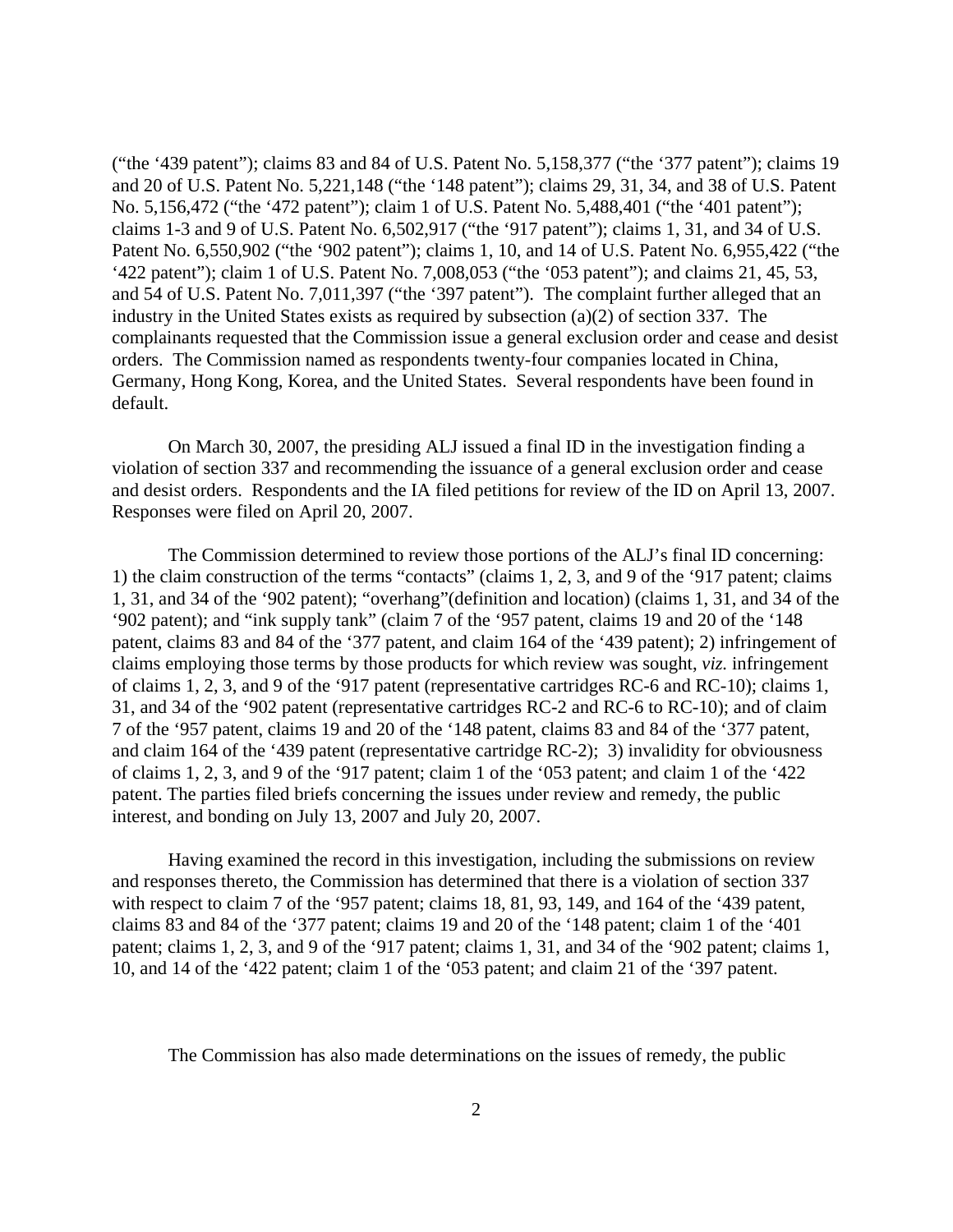interest, and bonding, as well as relief against defaulting respondents. The Commission determined that the appropriate form of relief in this investigation is a general exclusion order, limited exclusion order, and cease and desist orders.

The general exclusion order prohibits the unlicensed entry of ink cartridges for consumption covered by one or more of claim 7 the '957 patent; claims 18, 81, 93, 149, and 164 of the '439 patent; claims 83 and 84 of the '377 patent; claims 19 and 20 of the '148 patent; claim 1 of the '401 patent; claims 1, 2, 3, and 9 of the '917 patent; claims 1, 31, and 34 of the '902 patent; claims 1, 10, and 14 of the '422 patent; claim 1 of the '053 patent; and claim 21 of the '397 patent.

The limited exclusion order prohibits the unlicensed entry for consumption of certain ink cartridges that are covered by one or more of claim 165 of the '439 patent and claims 29, 31, 34, and 38 of the '472 patent that are manufactured abroad by or on behalf of, or imported by or on behalf of defaulting respondents Glory South Software Mfg., Butterfly Image Corp., Mipo International ("Mipo"), Mipo America Ltd. ("Mipo America"), AcuJet USA, Tully Imaging Supplies, Ltd. ("Tully"), Wellink Trading Co., Ltd. ("Wellink"), and Ribbon Tree (Macao) Trading Co. ("Ribbon Tree Macao") or any of their affiliated companies, parents, subsidiaries, or other related business entities, or their successors or assigns. The limited exclusion order also prohibits the unlicensed entry for consumption of certain ink cartridges that are covered by one or more of claims 45, 53, and 54 of the '397 patent that are manufactured abroad by or on behalf of, or imported by or on behalf of Mipo, Mipo America, Tully, Wellink, and Ribbon Tree Macao or any of their affiliated companies, parents, subsidiaries, or other related business entities, or their successors or assigns.

The Commission has also determined to issue cease and desist orders covering claim 7 of the '957 patent; claims 18, 81, 93, 149, and 164 of the '439 patent; claims 83 and 84 of the '377 patent; claims 19 and 20 of the '148 patent; claim 1 of the '401 patent; claims 1, 2, 3 and 9 of the '917 patent; claims 1, 31 and 34 of the '902 patent; claims 1, 10 and 14 of the '422 patent; claim 1 of the '053 patent; and claim 21 of the '397 patent and directed to domestic respondents Ninestar U.S., Town Sky, Dataproducts, and MMC.

The Commission has further determined to issue cease and desist orders covering claim 7 of the '957 patent; claims 18, 81, 93, 149, 164, and 165 of the '439 patent; claims 83 and 84 of the '377 patent; claims 19 and 20 of the '148 patent; claims 29, 31, 34, and 38 of the '472 patent; claim 1 of the '401 patent; claims 1, 2, 3 and 9 of the '917 patent; claims 1, 31 and 34 of the '902 patent; claims 1, 10 and 14 of the '422 patent; claim 1 of the '053 patent; and claims 21, 45, 53, and 54 of the '397 patent (Mipo America only) and directed to defaulting domestic respondents Glory South Manufacturing, Mipo America, and AcuJet U.S.A.

The Commission has determined that the public interest factors enumerated in 19 U.S.C.